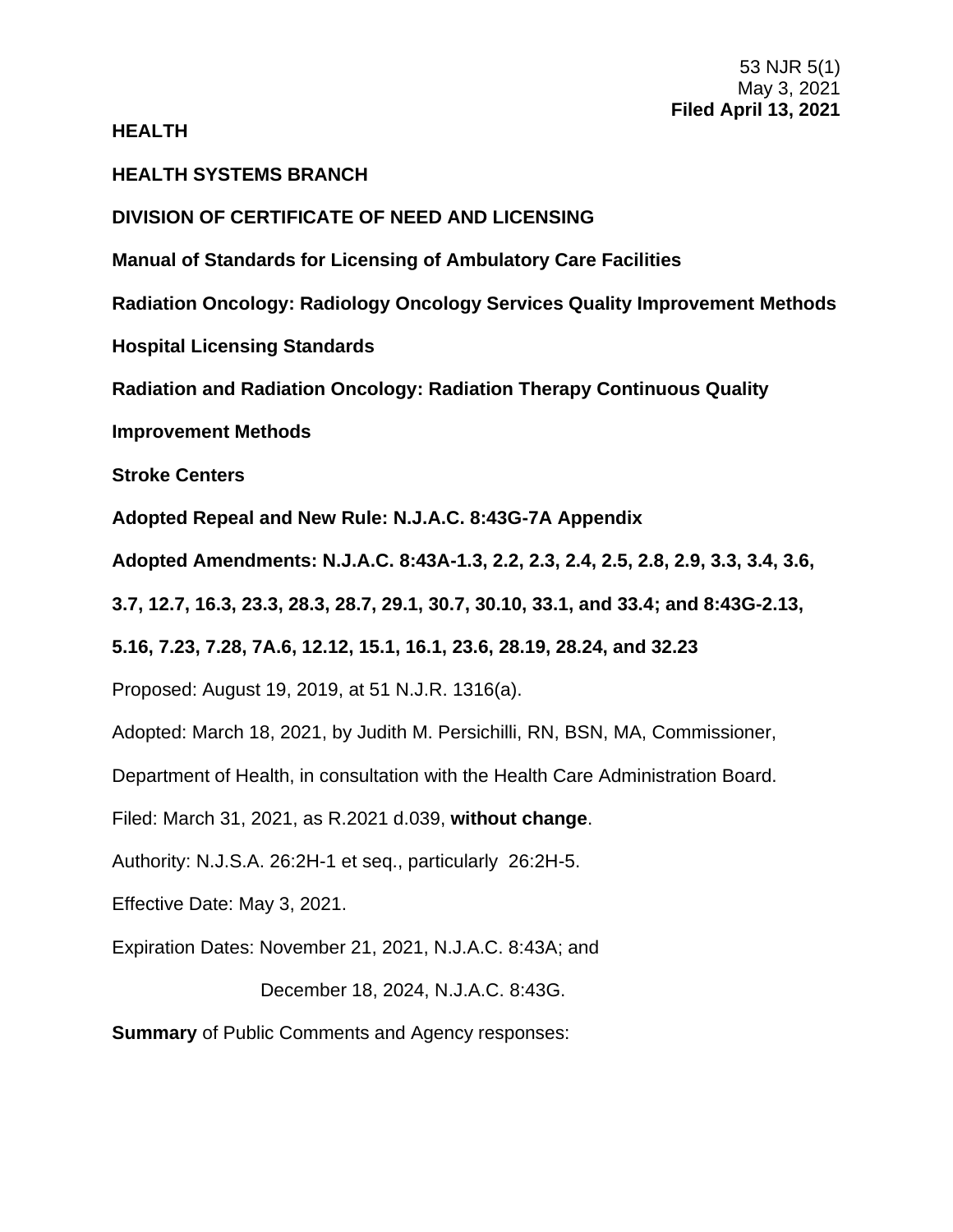The Department of Health (Department) received two comments on the notice of proposal. The number in parentheses following each comment corresponds to the commenter number listed below.

1. Laura I. Thevenot, Chief Executive Officer, American Society of Radiation Oncology (ASTRO), Arlington, VA.

2. Molly Gabel, MD, Medical Director, Radiation Oncology Services, Summit Medical Group, Berkeley Heights, NJ, and Associate Professor, MD Anderson Cancer Center, Camden, NJ.

1. COMMENT: The commenter states: "The American Society for Radiation Oncology (ASTRO) appreciates the New Jersey Department of Health accepting our petition for rulemaking, and we support the proposed amendments to [N.J.A.C.] 8:43A-30.7, Radiation oncology services quality improvement methods, and [N.J.A.C.] 8:43G-28.19, Radiation therapy continuous quality improvement methods of the New Jersey Administrative Code to include ASTRO's Accreditation Program for Excellence (APEx®) as a recognized accrediting body for radiation oncology facilities. ASTRO is the largest radiation oncology society in the world, with more than 10,000 members who specialize in treating patients with radiation therapies. As the leading organization in radiation oncology, biology and physics, the Society is dedicated to improving patient care through education, clinical practice, advancement of science and advocacy. ASTRO's highest priority has always been ensuring patients receive the safest, most effective treatments. ASTRO believes it is essential for New Jersey radiation oncology facilities to have choice in accreditation programs. [APEx®] was created to support quality

2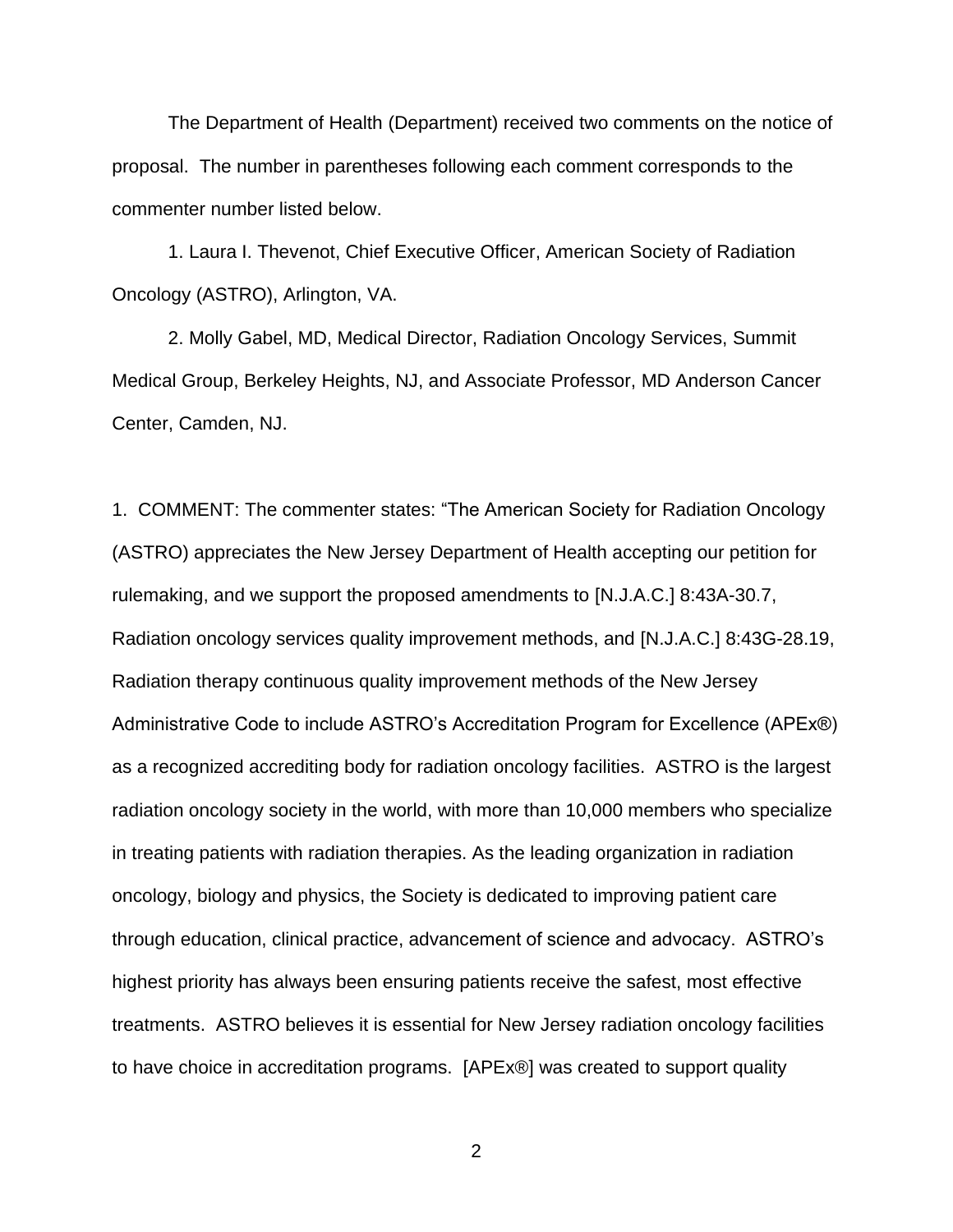improvement in radiation therapy practices and establishes standards of performance derived from white papers and consensus practice guidance for radiation oncology. The mission of [APEx®] is to recognize facilities by objectively assessing the radiation oncology care team, policies and procedures, and the facility. Facilities that obtain [APEx®] accreditation demonstrate a commitment to delivering safe, high-quality patient care." (1)

2. COMMENT: The commenter states: "As medical director for a newly developed service in radiation oncology at Summit Medical group, when designing our department, I purposefully chose to design my department based on the [APEx®] quality standards and policies. Although I recognize that until several years ago, the only accreditation institutions that were offered were from the American College of Radiology and the American College of Radiation Oncology, our society developed a Program for Accreditation that is much more relevant and meaningful to our patient population. Each standard, which we must abide by, ensures that patients are getting [evidence-based] care and that all aspects of their care are addressed in detail before and after their course of radiation treatments. For example, [APEx®] requires that we document a plan of care for pain for all patients, that we discuss with and document the intent of the treatment course (i.e. the curative, postoperative, palliative) prior to consenting the patient, that we ensure radiation safety both according to [the New Jersey Department of Environmental Protection] but also for patients who may be pregnant or have an implantable electronic medical device. Lastly, patterns of care are addressed to ensure that the practitioners are not prolonging radiation treatment plans for financial gain. I, and my colleagues, respectfully request that you endorse [APEx®]

3